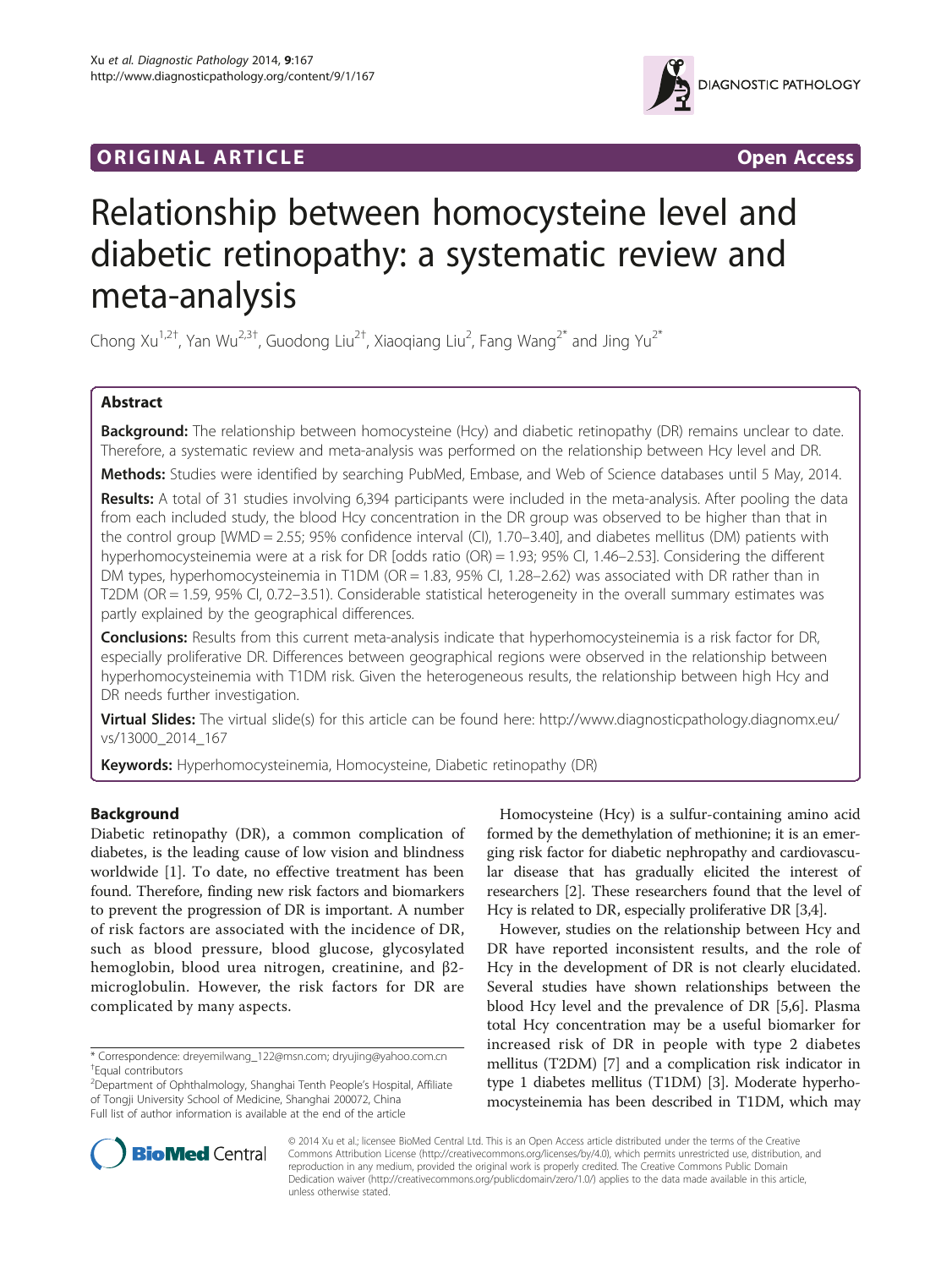be linked between the conditions of mutation in the methylenetetrahydrofolate reductase (MTHFR) gene [[8,9](#page-7-0)]. On the other hand, other studies did not find any relationship between plasma Hcy and different grades of DR on adults with T1DM, except when concomitant nephropathy existed [\[10,11\]](#page-7-0).

Given the absence of uniform research standards and inconsistency in research results, a meta-analysis of prospective studies on the relationship between Hcy and DR was conducted.

This meta-analysis mainly focused on the following objectives: (1) to review and summarize the epidemiologic evidence on the relationship between hyperhomocysteinemia and risk of DR and (2) to quantify the mechanism of hyperhomocysteinemia and DM relationship according to study characteristics.

# Methods

# Search strategy

The meta-analysis was conducted according to the Preferred Reporting Items for Systematic Reviews and Meta-Analysis guidelines [[12](#page-7-0)].

# Study selection

We searched PubMed, Embase, and Web of Science to retrieve related studies published before May, 2014. Literature search was performed using keywords "homocysteine," "hyperhomocysteinemia," "Hcy," and "homocysteic acid" in combination with "diabetic retinopathy" and "diabetic retinitis." Moreover, the citations of related articles were detected for additional publications. No language or date limitations were set. Corresponding authors of the retrieved articles were contacted for additional information.

#### Inclusion criteria

Studies that met the following inclusion criteria were included in this meta-analysis: (1) comparative studies; (2) reported either the prevalence in hyperhomocysteinemia patients and the controls or the concentrations of Hcy in DR and the controls; and (3) provided the value of mean with 95% confidence intervals (CIs), standard errors or sufficient data to calculate them.

# Exclusion criteria

Studies that met the following inclusion criteria were excluded in this meta-analysis: (1) not for DR research; (2) studies with small sample size (less than 40 cases or control group) and low quality (NOS, less than 6 points) (3) duplicate of previous publication; and articles without available data; (4) the plasma Hcy levels of studies are influenced seriously by pathological factors.

#### Data extraction

Data were independently extracted from each included article by two reviewers (C. Xu and Y. Wu), and all disagreements on eligibility during the extraction were discussed and resolved by the reviewers. The first author, country, year of publication, number of both case and control groups, blood components used for the test, DM type, definition of hyperhomocysteinemia, and matching factors were extracted.

#### Assessment of methodology quality

The Newcastle–Ottawa scale (NOS) [[13](#page-7-0)] was adopted for assessing the quality of the included retrospective observational studies. The maximal NOS score was 9 points, and studies ≥6 points were considered to be of relatively higher quality.

# Statistical analysis

This meta-analysis was conducted using the Stata software package (version 11.0; Stata Corp., College Station, TX). A random-effect method was conducted to pool the results together [\[14\]](#page-7-0). The pooled odds ratios (ORs) and weighted mean difference (WMD) were measured with 95% CIs. Both the ORs and WMD were considered statistically significant. The subgroup analyses were performed based on DM type, site, blood component, and study design. Both the  $\chi^2$  and I<sup>2</sup> tests were used to evaluate the statistical heterogeneity among studies, and the heterogeneity was considered statistical when  $P < 0.1$  and  $I^2 \ge 50\%$ . Metaregression method was used to evaluate the source of heterogeneity.

The sensitivity analysis evaluated the robustness of the results in this study. Two different methods were performed to conduct this analysis. First, the articles were excluded one by one, and then a meta-analysis was again conducted. Second, studies with small sample size (less than 40 participants in either case or control group) and low quality (NOS, less than 6 points) were excluded. To evaluate the potential publication bias, both the funnel plot and the Egger test were performed [[15,16\]](#page-7-0).

# Results

# Literature search

Of the 299 articles (72 from PubMed, 147 from Embase, and 80 from Web of Science) identified from database searches, 132 duplicates were excluded. After reviewing the titles and abstract of the 167 remaining articles, 114 articles were excluded and 53 full-text articles were assessed for eligibility. A total of 24 articles (four from duplicated data sources and 20 without available data) were excluded. Moreover, two studies were identified from reference lists. Thirty-one articles were included in this meta-analysis [[2-11,](#page-7-0)[17-37](#page-8-0)], in which nine reported the relationship between hyperhomocysteinemia and risk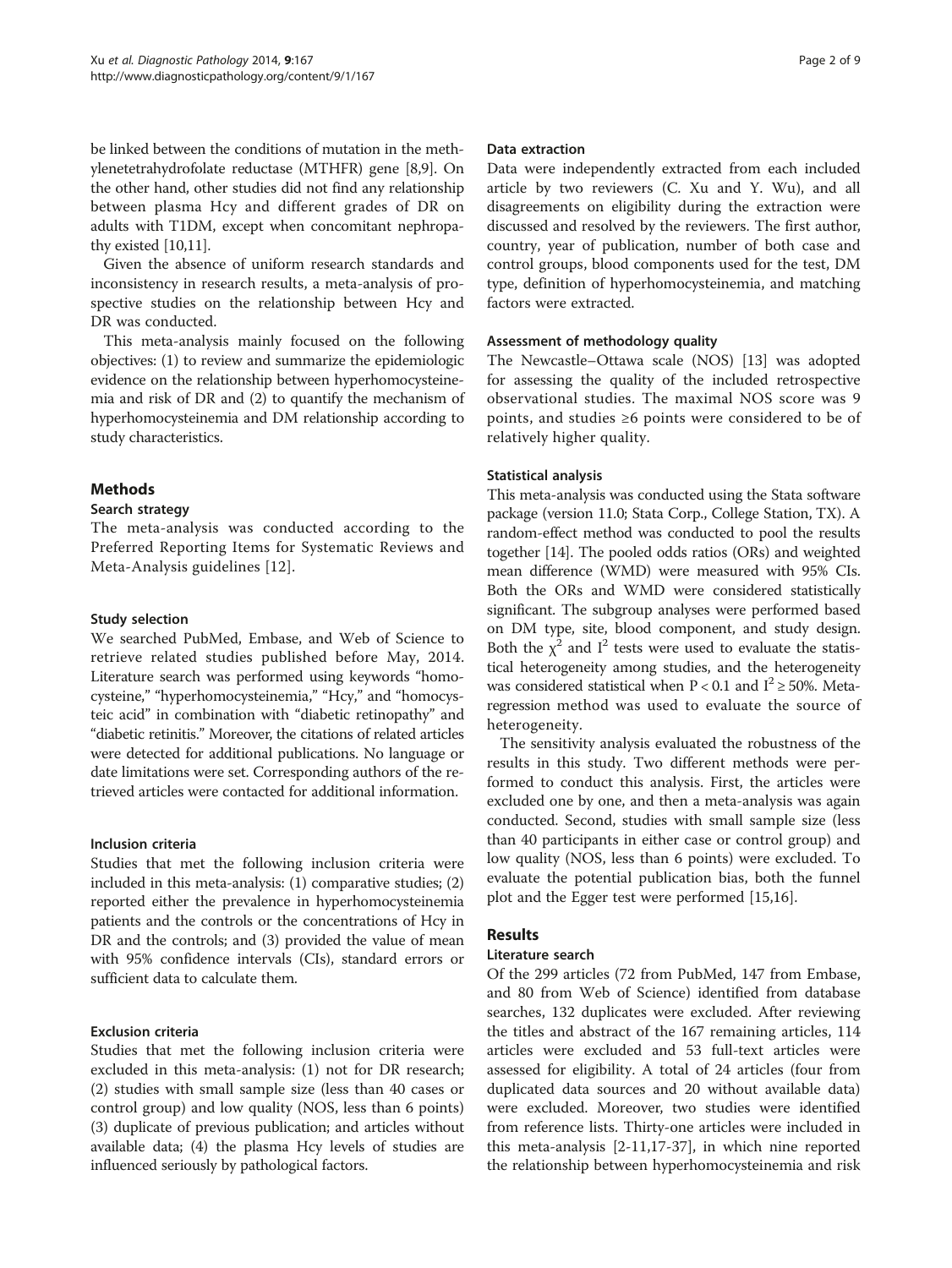of DR and 27 reported the concentrations in DR and NDR (six studies reported both results).

#### Characteristics and baseline of the included studies

Up to 6394 individuals were included in this meta-analysis. A total of 609 cases and 238 controls comprised the comparison between the risk of DR in hyperhomocysteinemia and control groups, and 2070 cases and 3477 controls comprised the comparison between the concentrations of Hcy in DR and NDR groups. The definitions of hyperhomocysteinemia were different in each study, and four of nine studies used 15 μmol/l in the plasma as cut-off. Although the definitions were not the same, no significant differences existed in the definitions. Both plasma and serum were used for the measurement of the concentrations of Hcy in most studies. All of the included articles were retrospective case–control studies. Of the 31 included studies, 4 were conducted in the United States, 11 in Asia, 14 in Europe, and 2 in Oceania. Age and gender were matched in most of the studies. Several studies displayed other comparable factors. Tables 1 and [2](#page-3-0) show the characteristics and baselines of the included studies.

#### Quality assessment

NOS was used to evaluate the methodological quality of each study because all of the included articles were retrospective case–control studies. Among the 31 studies, six were less than 6 points, and the mean NOS score was  $6.45 \pm 1.21$  points. The lowest and the highest scales were 4 points in two studies and 8 points in six studies, respectively.

## Efficacy analysis Main results

Figure [1](#page-4-0) presents the main results of this current metaanalysis. Patients with hyperhomocysteinemia were at higher risk of developing DR compared with the control group (OR, 1.93; 95% CI, 1.46 to 2.53). The interstudy heterogeneity was not significant ( $I^2 = 26.9\%$ ,  $P = 0.205$ ). A higher concentration of Hcy in the blood was observed in the DR group (WMD, 2.55; 95% CI, 1.70 to 3.40). However, a significant heterogeneity was also detected in the comparison ( $I^2 = 98.8\%$ ,  $P < 0.001$ ).

#### Subgroup analysis

Subgroup analysis was conducted by DM type, geographic site, blood components, and study designs (Table [3](#page-5-0)). In the different DM types, T2DM patients with hyperhomocysteinemia did not show higher risk of developing DR (OR, 1.59; 95% CI, 0.72 to 3.51). However, in both T1DM and mixed-type DM groups, higher incidence rates of DR were detected in the hyperhomocysteinemia group (T1DM: OR, 1.83; 95% CI, 1.28 to 2.62; Mixed: OR, 1.93; 95% CI, 1.46 to 2.53). In all of the three different DM type groups, the concentration of Hcy was higher in DR groups (T1DM: WMD, 2.5; 95% CI, 1.04 to 3.97; T2DM: WMD, 2.85; 95% CI, 1.45 to 4.25; Mixed: WMD, 1.68; 95% CI, 0.01 to 3.35).

In the United States and Asia, a higher incidence rate of DR was detected in the hyperhomocysteinemia group (US: OR, 1.9; 95% CI, 1.24 to 2.93; Asia: OR, 2.36; 95% CI, 1.46 to 3.81). However, in Europe, the incidence rate of DR was not higher in the hyperhomocysteinemia group compared with the control group (OR, 1.45; 95% CI, 0.95 to 2.20). In Asia and Europe, the concentrations of Hcy

Table 1 Characteristics of the studies on the relationship between hyperhomocysyeinemia and risk of diabetic retinopathy

| Source                          | Country            | No. of<br>case/control | <b>DM</b><br>Type | <b>Blood</b> | <b>Exposure</b><br>definition                     | Study<br>quality <sup>†</sup> | Matching/<br>comparable <sup>®</sup> |  |
|---------------------------------|--------------------|------------------------|-------------------|--------------|---------------------------------------------------|-------------------------------|--------------------------------------|--|
| Golbahar et al. 2008 [17]       | <b>Bahrain</b>     | 124/130                | $\overline{2}$    | Plasma       | F: $Hcy > 15$ µmol/l; M:<br>$Hcy > 12$ µmol/l     | 8                             | 1, 2, 3, 4, 7, 12, 13                |  |
| Vaccaro et al, 1997 [8]         | Japan              | 11/14                  |                   | Plasma       | $\geq$ 10 µmol/                                   | 6                             | 1, 2, 6, 8, 9, 13                    |  |
| Hofmann et al., 1998 [18]       | France             | 26/49                  |                   | Plasma       | Preload > 15.8 µmol/l or<br>Postload >31.1 µmol/l | 8                             | 1, 2, 3, 4, 6, 7, 9                  |  |
| Hoogeveen et al., 2000 [5]      | <b>Netherlands</b> | 534/91                 | $\overline{2}$    | serum        | $>16$ µmol/l                                      | $\overline{7}$                | 1, 2, 7, 8, 9                        |  |
| Buysschaert et al., 2000 [19]   | Belgium            | 38/84                  |                   | Plasma       | $>15$ µmol/l                                      | $\overline{7}$                | 1, 2, 3, 5, 6, 10, 11, 12            |  |
| Agullo-Ortuno et al., 2002 [3]  | Spain              | 18/71                  | 1, 2              | Plasma       | $F > 13.9$ $\mu$ mol/l,<br>$M > 15.6$ µmol/l      | 5                             | 9, 10, 11, 12                        |  |
| Goldstein et al., 2004 [4]      | Israel             | 84/251                 | <b>NA</b>         | Plasma       | $>15$ µmol/l                                      | 7                             | 1, 6, 14                             |  |
| de Luis et al., 2005 [20]       | Spain              | 22/133                 | 2                 | Plasma       | $\geq$ 15 µmol/l                                  | 6                             | 1, 6, 7, 8, 9                        |  |
| Satyanarayana et al., 2011 [21] | US                 | 141/159                | $\overline{2}$    | Plasma       | $> 12$ µmol/l                                     | $\overline{7}$                | 1, 5, 9, 11                          |  |

NA: not available; DM: diabetes mellitus; F: female; M: male; Hcy: homocysteine.

† Study quality is evaluated by Newcastle-Ottowa Scale (1–9 stars).

\*The matching factors are: (1) age, (2) gender, (3) diabetes duration, (4) diabetes control, (5) hypoglycemia medication, (6) blood pressure, (7) BMI, (8) creatinine, (9) plasma cholesterol, (10) triglyceride, (11) low densitv lipoprotein, (12) high densitv lipoprotein, (13) smoking status, (14) other complications.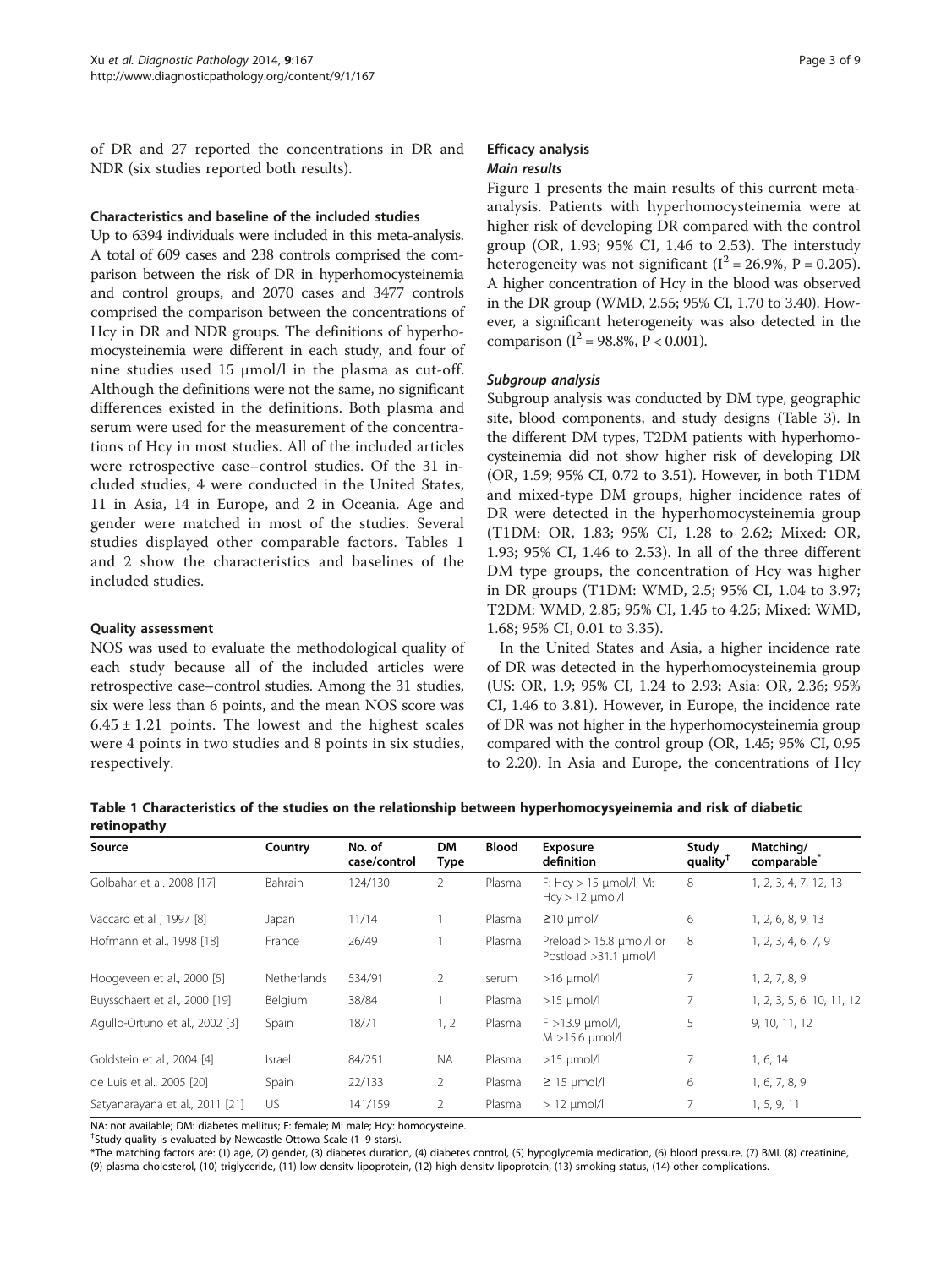| Source                           | Country     | No. of<br>case/control | <b>DM</b><br><b>Type</b> | Case group/control<br>group                 | <b>Blood</b> | Study<br>quaility <sup>†</sup>   | Matching/<br>comparable*         |  |
|----------------------------------|-------------|------------------------|--------------------------|---------------------------------------------|--------------|----------------------------------|----------------------------------|--|
| Chen, 2010 [22]                  | China       | 88/95                  | $\overline{2}$           | DR/normal or DM                             | Plasma       | 6                                | 12                               |  |
| Golbahar et al., 2008 [17]       | Bahrain     | 124/130                | 2                        | DR/DM                                       | Plasma       | 8                                | 1, 2, 3, 7, 8, 9, 10, 11, 12, 13 |  |
| Lim et al., 2012 [23]            | Malaysia    | 20/21                  | $\overline{2}$           | PDR/Normal                                  | Plasma       | 5                                | 1, 2                             |  |
| Hultberg et al., 1991 [24]       | Sweden.     | 67/46                  | $\mathbf{1}$             | DR/Normal                                   | Plasma       | 6<br>1, 2, 6, 13                 |                                  |  |
| Chico et al., 1998 [2]           | Spain       | 71/62                  | 1,2                      | DR/DM                                       | Plasma       | 8                                | 1, 2, 7, 14                      |  |
| Smulders et al., 1999 [25]       | Netherlands | 66/71                  | $\overline{2}$           | DR/DM                                       | Plasma       | $\overline{2}$<br>$\overline{7}$ |                                  |  |
| Stabler et al., 1999 [26]        | <b>US</b>   | 218/223                | $\overline{2}$           | DR/DM                                       | Plasma       | 6                                | 1, 2, 14                         |  |
| Agardh et al., 2000 [10]         | Sweden.     | 25/24                  | $\mathbf{1}$             | DR/DM                                       | Plasma       | 7                                | 1, 2, 3, 5, 6, 7                 |  |
| Vaccaro et al., 2000 [9]         | Italy       | 30/34                  | <b>NA</b>                | DR/DM                                       | Plasma       | 7                                | 1, 2, 6, 13                      |  |
| Chiarelli et al., 2000 [27]      | US          | 141/117                | 1                        | DR/Normal or DM                             | Plasma       | 8                                | 1, 2, 3, 5                       |  |
| Buysschaert et al., 2001 [28]    | France      | 24/47                  | 1                        | DR/DM                                       | Plasma       | 5                                | 1, 2, 5                          |  |
| Agullo-Ortuno et al., 2002 [3]   | Spain       | 18/71                  | 1                        | DR/DM                                       | Plasma       | 6                                | 9, 10, 11, 12                    |  |
| Yang et al., 2002 [29]           | China       | 16/58                  | 2                        | DR/Normal or DM<br>Plasma                   |              | $\overline{7}$                   | 1, 2, 6, 7                       |  |
| Abdella et al., 2002 [30]        | Kuwait      | 145/213                | 2                        | DR/DM                                       | Plasma       | 6                                | 1, 3, 5, 13                      |  |
| Looker et al., 2003 [31]         | <b>US</b>   | 102/279                | 2                        | DR/DM                                       | Serum        | 8                                | 2, 4, 5, 6, 13                   |  |
| Saeed et al., 2004 [11]          | UK          | 25/23                  | 1                        | NPDR/DM                                     | Serum        | 7                                | 1, 2, 3, 6, 7, 13                |  |
| Goldstein et al., 2004 [4]       | Israel      | 117/218                | <b>NA</b>                | DR/Normal or DM                             | Plasma       | 6                                | 1, 6, 14                         |  |
| de Luis et al., 2005 [20]        | Spain       | 22/133                 | $\overline{2}$           | DR/DM                                       | Plasma       | $\overline{7}$                   | 1, 6, 7, 8, 9                    |  |
| García-Unzueta et al., 2005 [32] | Spain       | 38/117                 | 1                        | DR/DM                                       | Serum        | 4                                | <b>NA</b>                        |  |
| Yücel I, 2004[33]                | Turkey      | 20/30                  | $\overline{2}$           | PDR/Normal                                  | Plasma       | 4                                | 1, 2                             |  |
| Huang et al., 2006 [6]           | China       | 91/370                 | 2                        | DR/Normal or DM                             | Plasma       | 7                                | 1, 2, 9, 11                      |  |
| Brazionis et al., 2008 [7]       | Australia   | 48/120                 | $\overline{2}$           | DR/DM                                       | Plasma       | 8                                | 1, 2, 4, 6, 10, 12, 13           |  |
| Aydin E, 2008 [34]               | Turkey      | 39/35                  | $\overline{2}$           | DR/Normal or DM<br>Plasma<br>$\overline{4}$ |              |                                  | 1, 2                             |  |
| Aydemir et al., 2008 [35]        | Turkey      | 20/12                  | 2                        | PDR/Normal<br>5<br>Plasma                   |              | $\mathbf{1}$                     |                                  |  |
| Nguyen et al., 2009 [36]         | Australia   | 278/743                | <b>NA</b>                | DR/DM<br>7<br>Plasma                        |              | 1, 2, 7, 9, 10, 13               |                                  |  |
| Satyanarayana et al., 2011 [21]  | US          | 150/150                | 2                        | DR/Normal or DM<br>Plasma<br>7              |              | 1, 5, 9, 11                      |                                  |  |
| Cho, 2011 [37]                   | Korea       | 67/35                  | $\overline{2}$           | DR/DM                                       | Plasma       | 6                                | 1, 6, 7, 11, 12                  |  |

<span id="page-3-0"></span>Table 2 Characteristics of the studies on the comparison between the concentrations of homocysteine in the DR and **NDR** group

NA: not available; DM: diabetes mellitus; DR: diabetic retinopathy; PDR: proliferative diabetic retinopathy.

† Study quality is evaluated by Newcastle-Ottowa Scale (1–9 stars).

\*The matching factors are: (1) age, (2) gender, (3) diabetes duration, (4) diabetes control, (5) hypoglycemia medication, (6) blood pressure, (7) BMI, (8) creatinine, (9) plasma cholesterol, (10) triglyceride, (11) low densitv lipoprotein, (12) high densitv lipoprotein, (13) smoking status, (14) other complications.

were higher in the DR group compared with the control group (Asia: WMD, 3.43; 95% CI, 2.59 to 4.28; Europe: WMD, 1.68; 95% CI, 0.83 to 2.52). However, the concentrations of Hcy in the DR groups were not significantly higher in the US and Oceania (US: WMD, 3.03; 95% CI, −0.02 to 6.08; Oceania: OR, 0.68; 95% CI, −0.49 to 6.08).

Four different study designs, namely, DR vs. normal, DR vs. DM, non-proliferative diabetic retinopathy (NPDR) vs. control, and PDR vs. control, were used in the subgroup analysis. A higher incidence rate in hyperhomocysteinemia was detected in all of the subgroups, and a higher concentration of Hcy was detected in the DR group. No inverse results were detected in the subgroup analysis compared with the main results.

The incidence of DR was compared in the two groups (high Hcy and control). Only the subgroup analysis between the DR and the normal group was significantly heterogeneous ( $I^2 = 90.9$ ,  $P < 0.01$ ). However, most subgroup analyses exhibited significant heterogeneity compared with the Hcy concentrations in DR and NDR. No significant heterogeneity was observed between the DR and the NDR groups, whereas the comparison of Hcy serum was significantly heterogeneous ( $I^2 = 51.5$ , P = 0.13).

#### Heterogeneity, sensitivity analysis, and publication bias

Several outcomes were heterogeneous in this metaanalysis, and the subgroup analysis did not succeed in detecting the source of heterogeneity. In addition,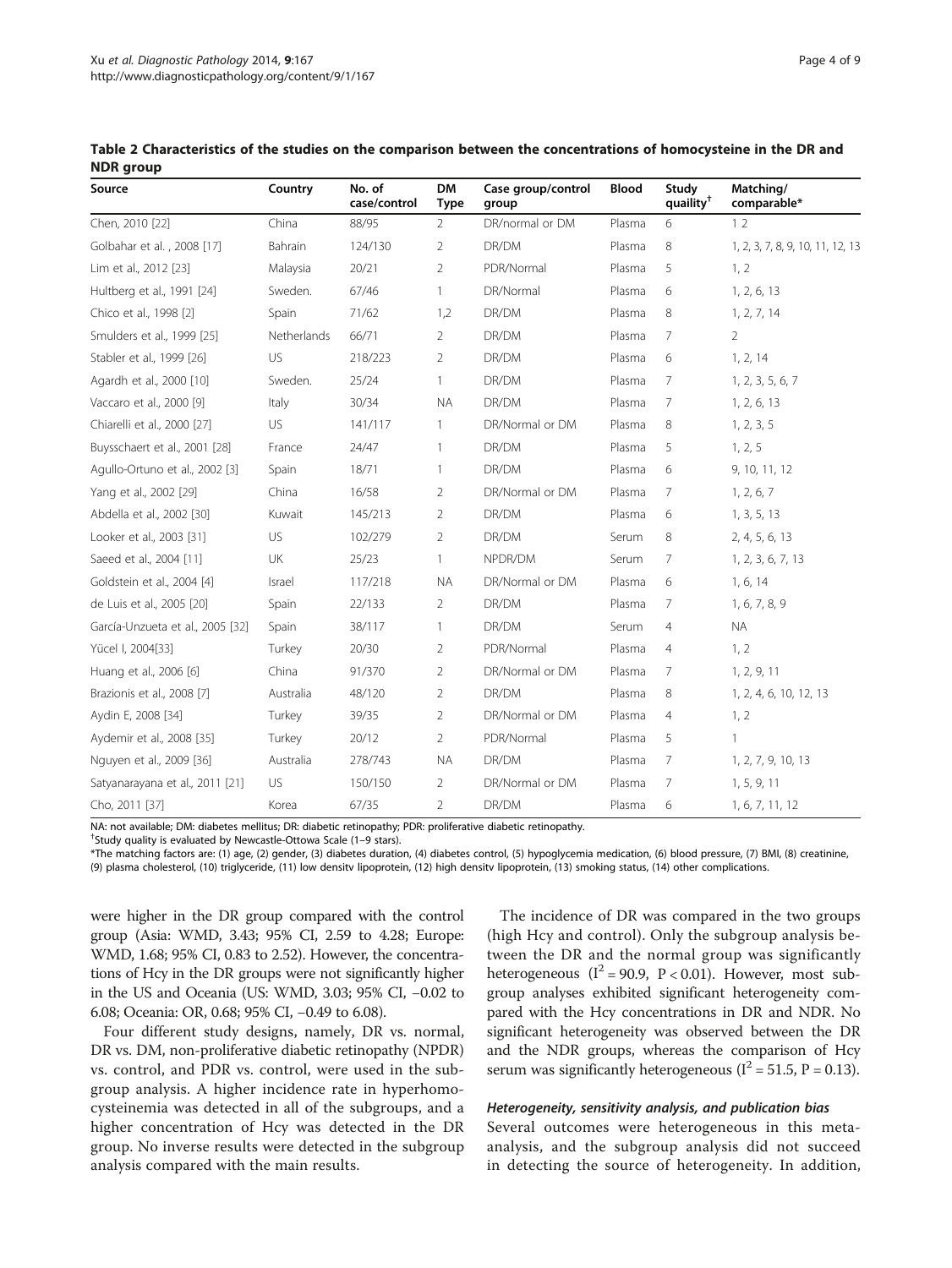<span id="page-4-0"></span>

| Study                                                               |                                                     | $\%$          |  |
|---------------------------------------------------------------------|-----------------------------------------------------|---------------|--|
| ID                                                                  | WMD (95% CI)                                        | Weight        |  |
| Chen YS (2010)                                                      | 4.40(3.25, 5.55)                                    | 3.90          |  |
| J. Golbahar (2008)                                                  | 2.30(0.71, 3.89)                                    | 3.66          |  |
| Lim CP (2012)<br>Hultberg B (1991)                                  | 3.30(2.23, 4.37)<br>2.40(0.75, 4.05)                | 3.94<br>3.62  |  |
| A. Chico (1998)                                                     | 2.47(1.47, 3.47)                                    | 3.97          |  |
| Smulders YM (1999)                                                  | $0.00 (-1.37, 1.37)$ 3.79                           |               |  |
| Stabler SP (1999)                                                   | $0.50$ (-0.21, 1.21) 4.08                           |               |  |
| Agardh E (2000)<br>Vaccaro O (2000)                                 | 3.20(1.37, 5.03)<br>$1.30(-0.05, 2.65)$ 3.80        | 3.51          |  |
| Chiarelli F (2000)                                                  | 6.20(4.96, 7.44)                                    | 3.85          |  |
| Buysschaert M (2001)                                                | 2.50(2.08, 2.92)                                    | 4.16          |  |
| Agull"®-Ortu?o MT (2001)<br>Yang G (2002)                           | $2.50(-0.14, 5.14)$ 2.98<br>3.40(0.59, 6.21)        | 2.87          |  |
| Abdella NA (2002)                                                   | 0.70(0.10, 1.30)                                    | 4.11          |  |
| Looker HC (2003)                                                    | 0.52(0.41, 0.63)                                    | 4.20          |  |
| Saeed BO (2003)                                                     | 1.06(0.07, 2.05)                                    | 3.97          |  |
| Goldstein M (2004)<br>de Luis DA (2005)                             | 2.83(2.66, 3.00)<br>2.20(0.76, 3.64)                | 4.19<br>3.75  |  |
| Garc' <sup>a</sup> a-Unzueta MT (2005)                              | $0.00 (-0.59, 0.59)$ 4.12                           |               |  |
| $Y''$ cel I (2004)                                                  | 4.26(0.28, 8.24)                                    | 2.18          |  |
| Huang EJ (2006)<br>Brazionis L (2008)                               | 3.20(2.66, 3.74)<br>1.30(0.68, 1.92)                | 4.13<br>4.11  |  |
| Aydin E (2007)                                                      | 6.10(4.62, 7.58)                                    | 3.72          |  |
| Aydemir O (2008)                                                    | 6.86 (4.34, 9.38)                                   | 3.06          |  |
|                                                                     | $0.10 (-0.39, 0.59)$ 4.14                           |               |  |
| Nguyen TT (2009)                                                    |                                                     |               |  |
| Satyanarayana A (2011)<br>Cho HC (2011)<br>Study                    | $5.00(4.83, 5.17)$ 4.19<br>$2.90(-1.47, 7.27)$ 1.99 | $\%$          |  |
| B<br>ID                                                             | OR (95% CI)                                         | Weight        |  |
| J. Golbahar (2008)                                                  | 2.78(1.63, 4.73)                                    | 16.44         |  |
| Vaccaro O (1997)                                                    | $\rightarrow$ 6.67 (1.14, 38.83)                    | 2.28          |  |
| Hofmann MA (1998)                                                   | 1.31(0.50, 3.41)                                    | 6.86          |  |
| Hoogeveen EK (2000)                                                 | 1.45 (0.79, 2.67)                                   | 13.69         |  |
| Buysschaert M (2000)                                                | 1.13(0.52, 2.45)                                    | 9.73          |  |
| Agull <sup>-</sup> ®-Ortu?o MT (2001)                               | 2.84 (0.92, 8.72)                                   | 5.23          |  |
| Goldstein M (2004)                                                  | 2.68(1.61, 4.46)                                    | 17.43         |  |
| de Luis DA (2005)                                                   | 1.01(0.40, 2.54)                                    | 7.38<br>20.96 |  |
| Satyanarayana A (2011)<br>Overall $(I-squared = 26.9\%, p = 0.205)$ | 1.90 (1.24, 2.93)<br>1.93(1.46, 2.53)               | 100.00        |  |
|                                                                     |                                                     |               |  |
| NOTE: Weights are from random effects analysis<br>0258              | 38.8                                                |               |  |

meta-regression was conducted, and no sources of heterogeneity were detected.

After dropping each study one by one from the included studies, no significant different results were observed. A meta-analysis was conducted after excluding the studies with small sample size (less than 40 participants in either case or control group) and low quality (NOS, less than 6 points). After excluding five studies, a significant relationship was observed between hyperhomocysteinemia and risk of DR (OR, 2.16; 95%, 1.63 to 2.85). Moreover, after excluding 12 studies, the concentration of Hcy in the DR group was still higher than that in the control group (WMD, 2.16; 95% CI, 1.12 to 3.40).

Both the funnel plot (Figure [2](#page-5-0)) and the Egger test showed that no potential publication bias existed in the comparison between the incidence rate of the hyperhomocysteinemia group and the control  $(P = 0.07)$  group and the comparison between the concentration of Hcy in DR and control group ( $P = 0.63$ ).

#### Discussion and conclusions

A large number of studies focused on the relationship between Hcy and retinopathy, but their results were inconsistent. Studies on T1DM reported positive relationships between DR and Hcy [[38,39\]](#page-8-0). Hcy significantly increased in DM patients, and Hcy may be related to longer diabetic duration and DR [\[6](#page-7-0)]. Elevated Hcy was also related to increased risk for proliferative retinopathy [[31,34\]](#page-8-0). A high prevalence of retinopathy was found in patients with T2DM who had fasting Hcy concentrations greater than 15 μmol/l [\[3,5\]](#page-7-0). Hcy may be a predictor of retinopathy in T2DM [[7,9](#page-7-0)[,37](#page-8-0)].

In some studies, no significant correlations existed between plasma Hcy and different grades of DR in patients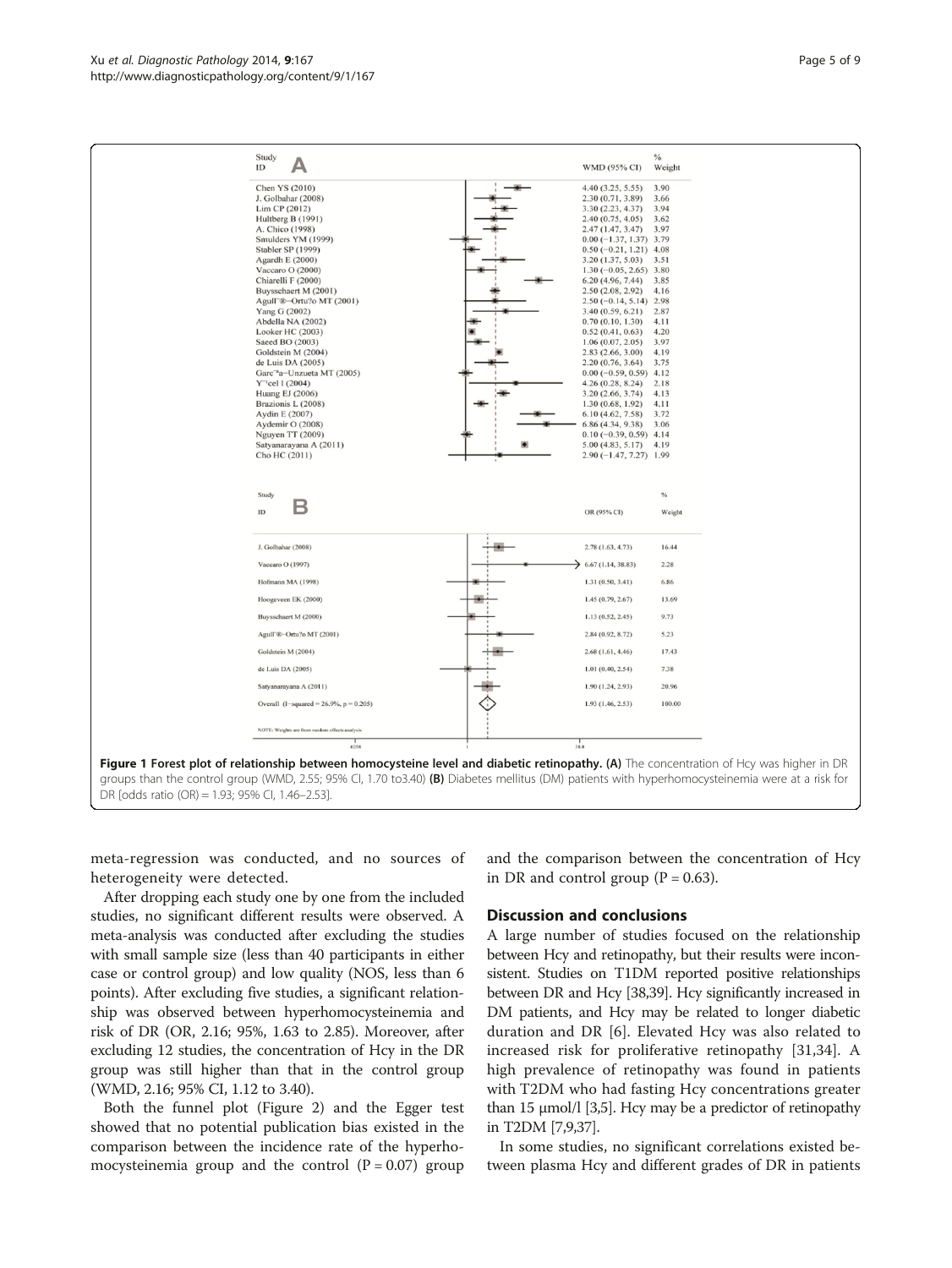|                  |                   | Hyperhomocysyeinemia and risk of diabetic retinopathy | Homocysteine in DR and NDR |                          |                |                |            |                 |               |          |
|------------------|-------------------|-------------------------------------------------------|----------------------------|--------------------------|----------------|----------------|------------|-----------------|---------------|----------|
| <b>Factor</b>    | No. of<br>studies | <b>OR</b>                                             | 95% CI                     | Heterogeneity            |                | No. of         | <b>WMD</b> | 95% CI          | Heterogeneity |          |
|                  |                   |                                                       |                            | P                        | $I^2(% )$      | studies        |            |                 | P             | $I^2(%)$ |
| DM type          |                   |                                                       |                            |                          |                |                |            |                 |               |          |
| T <sub>1</sub> D | 3                 | 1.83                                                  | 1.28 to 2.62               | 0.21                     | 33.6           | 7              | 2.5        | 1.04 to 3.97    | 0.00          | 94.0     |
| T <sub>2</sub> D | 4                 | 1.59                                                  | 0.72 to 3.51               | 0.19                     | 39.7           | 16             | 2.85       | 1.45 to 4.25    | 0.00          | 99.2     |
| Mixed            | $\overline{2}$    | 1.93                                                  | 1.46 to 2.53               | 0.93                     | 0.0            | $\overline{4}$ | 1.68       | 0.01 to 3.35    | 0.00          | 97.2     |
| Site             |                   |                                                       |                            |                          |                |                |            |                 |               |          |
| Unitd Staes      |                   | 1.9                                                   | 1.24 to 2.93               | $\overline{\phantom{a}}$ |                | 4              | 3.03       | $-0.02$ to 6.08 | 0.00          | 85.0     |
| Asia             | $\overline{4}$    | 2.36                                                  | 1.46 to 3.81               | 0.15                     | 44.3           | 11             | 3.43       | 2.59 to 4.28    | 0.00          | 88.6     |
| Europe           | $\overline{4}$    | 1.45                                                  | 0.95 to 2.20               | 0.57                     | 0.0            | 10             | 1.68       | 0.83 to 2.52    | 0.00          | 85.0     |
| Oceania          |                   |                                                       |                            |                          | $\overline{a}$ | $\overline{2}$ | 0.68       | $-0.49$ to 6.08 | 0.00          | 99.8     |
| Blood            |                   |                                                       |                            |                          |                |                |            |                 |               |          |
| Plasma           | 8                 | 2.01                                                  | 1.49 to 2.72               | 0.20                     | 29.0           | 24             | 2.81       | 2.04 to 3.57    | 0.00          | 97.3     |
| Serum            |                   | 1.45                                                  | 0.79 to 2.67               |                          |                | 3              | 0.45       | 0.03 to 0.87    | 0.13          | 51.5     |
| Study design     |                   |                                                       |                            |                          |                |                |            |                 |               |          |
| DR vs normal     | 3                 | 3.71                                                  | 0.94 to 14.72              | 0.0                      | 90.9           | 11             | 5.21       | 3.50 to 6.92    | 0.00          | 99.2     |
| DR vs DM         | 9                 | 2.02                                                  | 1.52 to 2.68               | 0.33                     | 12.1           | 22             | 2.34       | 1.62 to 3.05    | 0.00          | 97.6     |
| NPDR vs control  | $\overline{2}$    | 2.66                                                  | 1.74 to 4.06               | 0.88                     | 0.0            | 10             | 1.8        | 0.89 to 2.71    | 0.00          | 96.4     |
| PDR vs control   | $\overline{2}$    | 2.84                                                  | 1.75 to 4.61               | 0.98                     | 0.0            | 12             | 4.53       | 3.16 to 5.90    | 0.00          | 91.6     |

<span id="page-5-0"></span>Table 3 Relationship between hyperhomocysteinemia and risk of diabetic retinopathy, and the concentrations of hcy between the DR and NDR groups by subgroup analysis

-: no data; DM: diabetes mellitus; T1D: type 1 diabetes mellitus; T2D: type 2 diabetes mellitus; DR: diabetic retinopathy; PDR: proliferative diabetic retinopathy; NPDR: nonproliferative diabetic retinopathy; hcy: homocysteinemia.

with T1DM, except when a concomitant nephropathy was present [[10,11](#page-7-0),[30,36](#page-8-0)]. Hyperhomocysteinemia is probably caused by early nephropathy rather than a result of the diabetic process itself [\[2](#page-7-0),[11](#page-7-0)[,40\]](#page-8-0). The reasons for these inconsistencies may be due, in part, to differences in the study sample (e.g., groups with different diabetic

duration), study design, definitions of DR (e.g., clinical versus photograph grading), and failure in some studies to make adequate adjustments for traditional risk factors.

A comprehensive and quantitative summary was lacking on the relationship between Hcy and DR. Therefore, a meta-analysis was conducted to assess the relationship

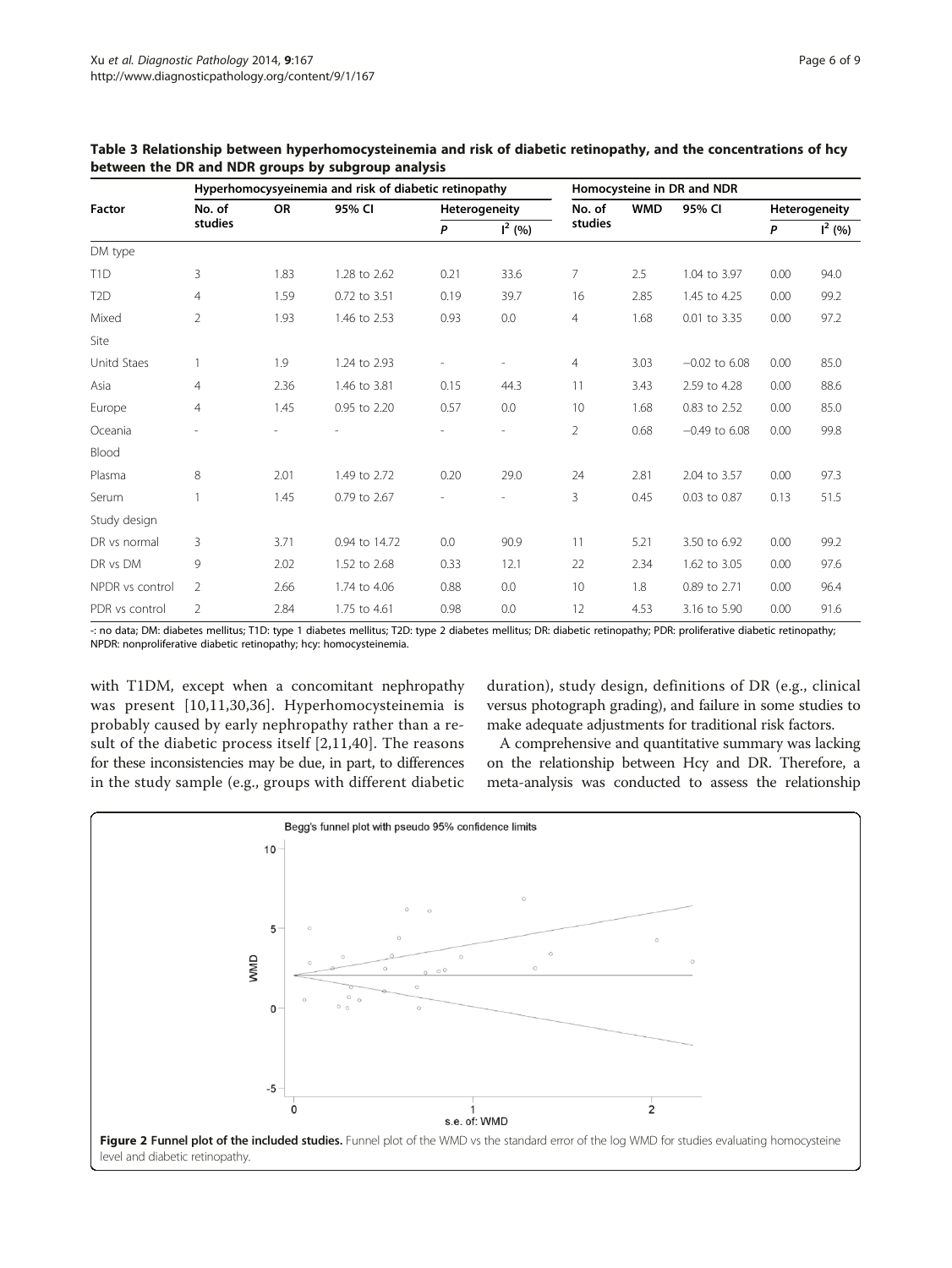<span id="page-6-0"></span>between Hcy and DR. Based on the meta-analysis of the DR groups compared with the normal or DM patients, Hcy concentration in the blood was higher than in the control. These results are the same as those of the PDR groups compared with the control, especially in Asia and Europe. No significant differences were observed in Australia and USA. These findings may be associated with research heterogeneity or the district biases. The different research methods and the sensitivity to detect retinopathy by fundus photography or misclassification of retinopathy may result in district bias.

Plasma Hcy levels are influenced by environmental and genetic factors [\[41\]](#page-8-0), as well as by age, sex, duration of diabetes, smoking habits, body mass index, metabolic control, creatinine clearance, impaired renal function, vitamin status, and blood pressure [\[11](#page-7-0),[21,28](#page-8-0),[42](#page-8-0)]. The kidney has an important function in maintaining Hcy levels. The enzyme MTHFR is active in the kidney, and impairment of renal function can lead to hyperhomocysteinemia [\[11\]](#page-7-0).

Many studies excluded serious pathology state of research groups, and different research groups matched for these factors, which could influence plasma Hcy levels. Therefore, we believe that hyperhomocysteinemia may be a potential risk factor for DR patients [[31\]](#page-8-0).

A higher incidence of DR exists in diabetic patients with hyperhomocysteinemia. According to the different DM types, a significant difference in T1DM group is observed, whereas no significant difference is detected in T2DM group. Given all the differences, the incidence of DR in hyperhomocysteinemia cases is higher than in the control, except in Europe. Although most relationships are not significant, a high homocysteinemia is common in the relationship with the incidence of DR, especially with PDR (Table [3\)](#page-5-0). To understand the significance of the results in Table [3,](#page-5-0) heterogeneity and subgroup analyses were analyzed. In the comparison between the incidence of DR in different levels of plasma Hcy groups, only the DR groups compared with normal groups were significantly heterogeneous ( $I^2$  = 90.9, P < 0.01). This result may due to the different study designs with different methodological qualities.

The pathogenesis of hyperhomocysteinemia in the development of DR may accelerate cell injury (including oxidative stress and impaired generation of nitric oxide) and proliferate smooth muscle cells to alter vasomotor activity [\[43,44\]](#page-8-0). Cell injury at the level of the retinal capillary may contribute to the development of DR [\[8](#page-7-0)[,18,45,46](#page-8-0)]. The relationship between PDR and plasma Hcy levels may be related to C677T mutation in the gene coding for the MTHFR [\[8,9](#page-7-0)[,17,47](#page-8-0)].

A few studies demonstrated that vitreous hyperhomocysteine is related to DR because of the loss of blood– retinal barrier permeability. This result may augment the diffusion of Hcy into the vitreous and the changes in vascular permeability [[35,48\]](#page-8-0). Therefore, an elevated Hcy level in the vitreous may be important in the pathogenesis of PDR [[23\]](#page-8-0).

Given the numerous factors influencing the development and progression of DR, some of them remain unknown. We believe that hyperhomocysteinemia is

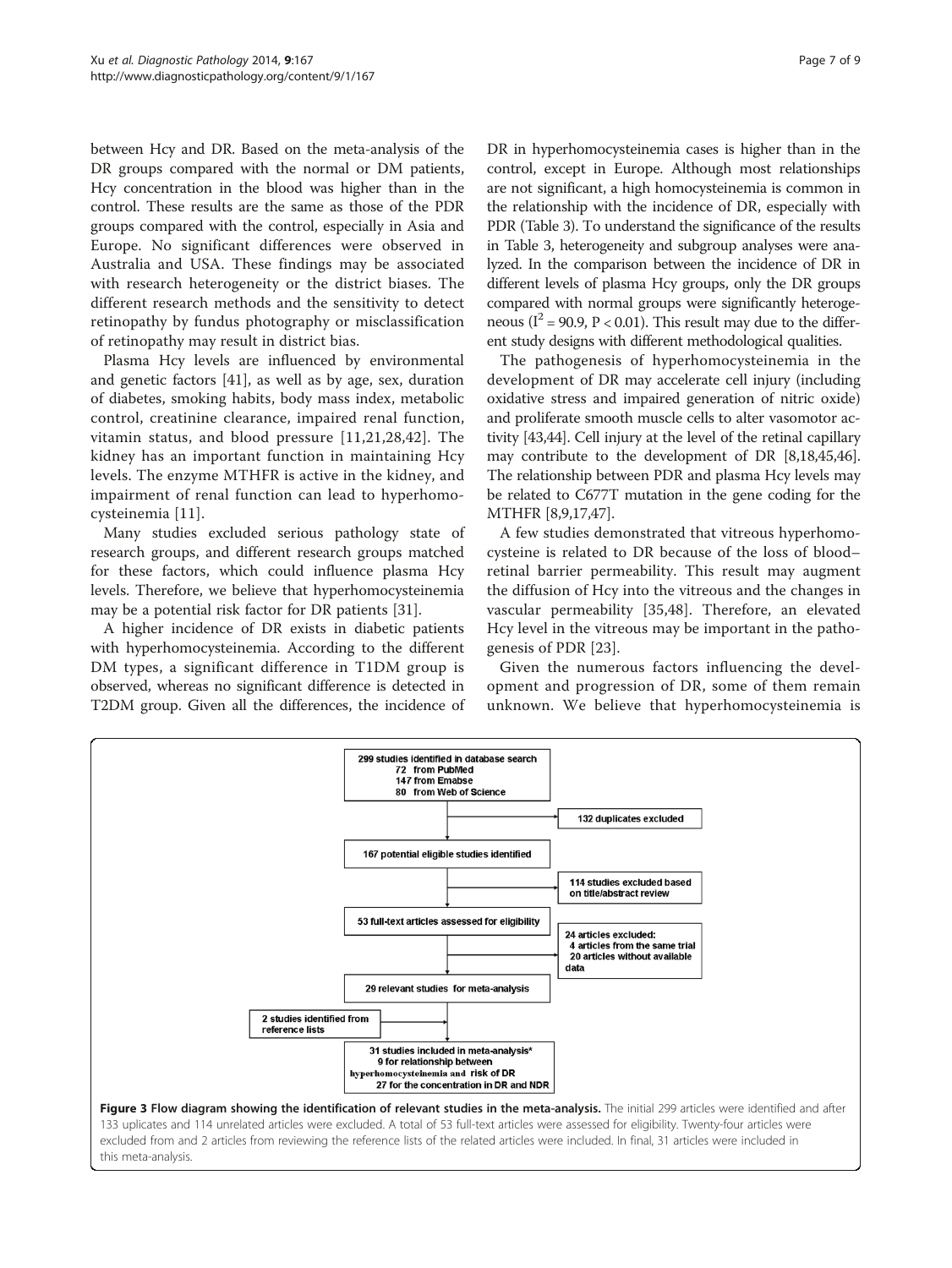<span id="page-7-0"></span>another contributing factor to DR, especially to the severity of retinopathy independent of other risk factors [4].

The most significant conclusion that can be obtained from the data in Figures [1,](#page-4-0) [2](#page-5-0) and [3](#page-6-0) is the influence of concentration of plasma Hcy level on the incidence of DR and the progression of this microvascular complication of the retina, particularly in T1DM in Asia and the United States.

Some limitations of this meta-analysis are as follows. First, the included studies are not randomized controlled trials, and thus, may hold potential bias. Second, several outcomes were quite heterogeneous in this meta-analysis, and the subgroup analysis was not successful in detecting the source of heterogeneity. Moreover, we cannot obtain a possible threshold between the blood Hcy level and the separate degrees of DR because of the limited number of subjects with retinopathy and the different study designs.

The risk factors for DR are complicated by many aspects. Using Insulin may increase the risk of diabetic retinopathy [[49](#page-8-0)], However, hyperhomocysteinemia correlates with insulin resistance and it could play a role in the higher risk of cardiovascular disease in obesity [[50](#page-8-0)]. Diabetic retinopathy (DR) was earlier recognized as a vascular disease, but nowadays, it is considered as a neurovascular disorder. hyperhomocysteinemia plays important role in causation of retinal ganglionic cell apoptosis in diabetic patients [[51](#page-8-0)]. Moreover, gene–gene and gene–environment interactions should also be considered in future analysis.PPARγ2 Pro12Ala polymorphism is not a risk factor for developing T2D diabetic nephropathy [[52](#page-8-0)]. The association of plasma Hcy level and MTHFR gene polymorphism also be widely studied [[53\]](#page-8-0). MTHFR polymorphism is shown to be associated with lipid metabolism in the elderly women [\[54\]](#page-8-0).And this consistence to our study that Hcy level is related to MTHFR (coded by C667Tgene) polymorphism and may be the risk of diabetic complications.

All these meta-analysis are very significant to show the relationship between the different risk factors with diabetic retinopathy and other diabetic Complications. But our meta show the relationship between Hcy and different aspect of DR deeply.

Hcy may be a potential useful biomarker in assessing the microvascular risk in diabetes, and hyperhomocysteinemia is a potential risk factor for DR, especially PDR. This result may help DM patients in obtaining an instructive management to prevent the progression of DR because the plasma Hcy level can be substantially lowered with folic acid supplementation. High Hcy on DR will result in increasing attention to the study of gene C667T polymorphism and related prevention and treatment methods. In addition, considering the limitation of this study, larger studies should be considered and conducted to validate the current meta-analysis.

#### **Abbreviation**

Hcy: Homocysteine; DR: Diabetic retinopathy.

#### Competing interests

The authors declare that they have no competing interests.

#### Authors' contributions

CX, YW, GDL and FW provided the conduction of the whole project, CX, YW, GDL XQL, and JY reviewed the the literature and statistical datas, CX, YW, GDL and XQL drafted the manuscript; FW and JY contributed to revise the manuscript. All authors read and approved the final manuscript.

#### Author details

<sup>1</sup>Department of Opthalmology, Nanshan Maternity & child healthcare hospital of Shenzhen, Shenzhen, China. <sup>2</sup>Department of Ophthalmology, Shanghai Tenth People's Hospital, Affiliate of Tongji University School of Medicine, Shanghai 200072, China. <sup>3</sup>Department of First Clinical Medical College, Nanjing Medical University, Nanjing, Jiangsu, China.

#### Received: 26 June 2014 Accepted: 16 August 2014 Published online: 26 September 2014

#### References

- Congdon NG, Friedman DS, Lietman T: Important causes of visual impairment in the world today. JAMA 2003, 290:2057–2060.
- 2. Chico A, Perez A, Cordoba A, Arcelus R, Carreras G, de Leiva A, Gonzalez-Sastre F, Blanco-Vaca F: Plasma homocysteine is related to albumin excretion rate in patients with diabetes mellitus: a new link between diabetic nephropathy and cardiovascular disease? Diabetologia 1998, 41:684–693.
- 3. Agullo-Ortuno MT, Albaladejo MD, Parra S, Rodriguez-Manotas M, Fenollar M, Ruiz-Espejo F, Tebar J, Martinez P: Plasmatic homocysteine concentration and its relationship with complications associated to diabetes mellitus. Clin Chim Acta 2002, 326:105–112.
- 4. Goldstein M, Leibovitch I, Yeffimov I, Gavendo S, Sela BA, Loewenstein A: Hyperhomocysteinemia in patients with diabetes mellitus with and without diabetic retinopathy. Eye (Lond) 2004, 18:460–465.
- 5. Hoogeveen EK, Kostense PJ, Eysink PE, Polak BC, Beks PJ, Jakobs C, Dekker JM, Nijpels G, Heine RJ, Bouter LM, Stehouwer CD: Hyperhomocysteinemia is associated with the presence of retinopathy in type 2 diabetes mellitus: the Hoorn study. Arch Intern Med 2000, 160:2984–2990.
- 6. Huang EJ, Kuo WW, Chen YJ, Chen TH, Chang MH, Lu MC, Tzang BS, Hsu HH, Huang CY, Lee SD: Homocysteine and other biochemical parameters in type 2 diabetes mellitus with different diabetic duration or diabetic retinopathy. Clin Chim Acta 2006, 366:293–298.
- 7. Brazionis L, Rowley K Sr, Itsiopoulos C, Harper CA, O'Dea K: Homocysteine and diabetic retinopathy. Diabetes Care 2008, 31:50–56.
- 8. Vaccaro O, Ingrosso D, Rivellese A, Greco G, Riccardi G: Moderate hyperhomocysteinaemia and retinopathy in insulin-dependent diabetes. Lancet 1997, 349:1102–1103.
- 9. Vaccaro O, Perna AF, Mancini FP, Cuomo V, Sacco M, Tufano A, Rivellese AA, Ingrosso D, Riccardi G: Plasma homocysteine and its determinants in diabetic retinopathy. Diabetes Care 2000, 23:1026–1027.
- 10. Agardh E, Hultberg B, Agardh CD: Severe retinopathy in type 1 diabetic patients is not related to the level of plasma homocysteine. Scand J Clin Lab Invest 2000, 60:169–174.
- 11. Saeed BO, Nixon SJ, White AJ, Summerfield GP, Skillen AW, Weaver JU: Fasting homocysteine levels in adults with type 1 diabetes and retinopathy. Clin Chim Acta 2004, 341:27–32.
- 12. Moher D, Liberati A, Tetzlaff J, Altman DG: Preferred reporting items for systematic reviews and meta-analyses: the PRISMA statement. BMJ 2009, 339:b2535.
- 13. Stang A: Critical evaluation of the Newcastle-Ottawa scale for the assessment of the quality of nonrandomized studies in meta-analyses. Eur J Epidemiol 2010, 25:603–605.
- 14. Gagne JJ, Power MC: Anti-inflammatory drugs and risk of Parkinson disease: a meta-analysis. Neurology 2010, 74:995-1002.
- 15. Egger M, Davey Smith G, Schneider M, Minder C: Bias in meta-analysis detected by a simple, graphical test. BMJ 1997, 315:629–634.
- 16. Begg CB, Mazumdar M: Operating characteristics of a rank correlation test for publication bias. Biometrics 1994, 50:1088–1101.